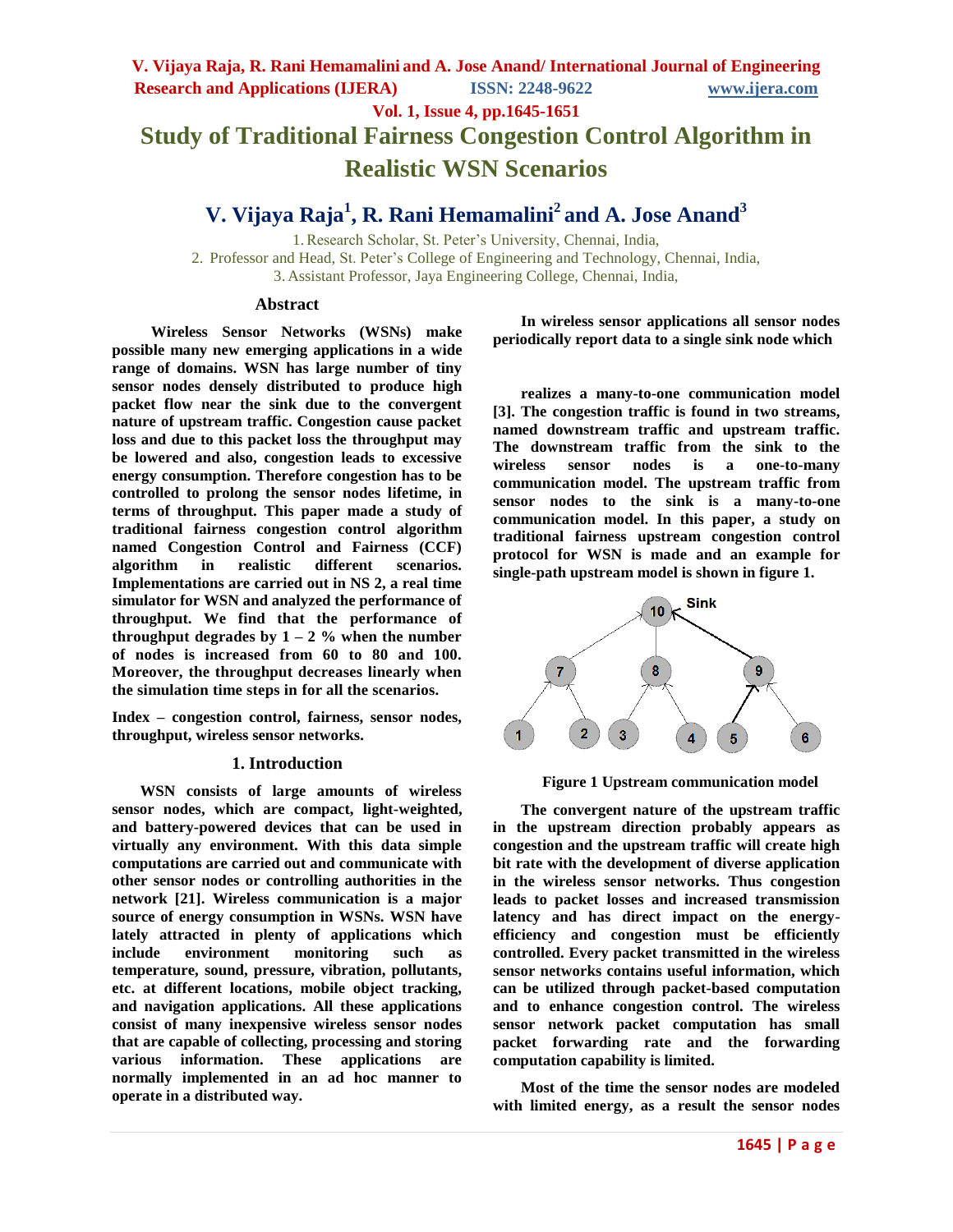## **Vol. 1, Issue 4, pp.1645-1651**

**lacks recharging issues. But still wireless nodes packet-based computation is preferred since it is generally known that the computation utilizes reduced energy than the communication [1]. There are two types of congestion that could occur in WSNs and is shown in figure 2 [18]. The first type is node-level congestion that is common in conventional networks. It is caused by buffer overflow in the node and can result in packet loss and increased queuing delay. Packet loss in turn can lead to retransmission and therefore consumes additional energy. For WSNs where wireless channels are shared by several nodes using CSMA like (Carrier Sense Multiple Access) protocols, collisions could occur when multiple active sensor nodes try to seize the channel at the same time. This can be referred to as link-level congestion. Linklevel congestion increases packet service time, and decreases both link utilization and overall throughput, and wastes energy at the sensor nodes. Both node level and link-level congestions have direct impact on energy efficiency and QoS.**



**(a) node-level congestion (b) link-level congestion**

### **Figure 2 Congestion in WSNs**

**To attain the quality of service requirements, the network resources should be used in a fair and efficient manner. Moreover, techniques such as data compression, data fusion and aggregation become very useful in maintaining robustness. Due to the changes in node mobility and wireless channel failure, the wireless sensor network seems to be unreliable in nature. In order to efficiently use the wireless sensor network for real-time applications the issues related to the wireless protocols are reduced. It is studied that the following issues have to be solved when the wireless protocol is used in WSNs.**

- **Bit Error Rate**
- **Route Recomputation**
- **Network Partitions**
- **Multipath Routing**
- **Latency**
- **Window Translation Rate**

**The rest of the paper is organized as follows. Section 2 reviews about the related literature and section 3 describes the detailed design of the traditional fairness congestion control protocol in wireless sensor networks. Section 4 details the experimental setup of the traditional fairness congestion control protocol using NS 2, and performance analysis for the metric throughput, and finally conclusion and future scope is given in section 5.**

### **2. Related Work**

**In this section, we review the prior work on improving the congestion control over wireless sensor networks. Sichitiu [14] proposed a crosslayer TDMA-based protocol that guarantees collision-free communication by scheduling slots for each node and results in significant energy savings. This has the main challenge to determine the collision-free slots that are to be assigned to wireless nodes in a multiple-hop network.**

**Davy et al [5] presented policy-based architecture to enable autonomic communications. To implement autonomic algorithms and protocols that manages the network. Thus, the autonomic plane should be divided into two blocks. The knowledge sub-plane performs the first task, while the control sub-plane performs the latter, using policies to configure the behavior of the algorithms.**

**Baldauf et al [2] presented a survey on contextaware systems. The network makes requests based on addresses, service and data mobility is a big issue. Whenever a service is inserted, deleted or moved, a lengthy notification process must be undertaken. All nodes on the network that are using this service or that cached its location must be informed of its new position. Another problem with content being bound to an address is that Content Delivery Network (CDN-like) mirroring requires a non-trivial set of mechanisms, such as Domain Name System (DNS) redirects and explicit content rewriting.**

**Wang et al [18] proposed a novel upstream congestion control protocol for WSNs named Priority based Congestion Control Protocol, which introduced node priority index to reflect the importance of each sensor node. This utilizes a cross-layer optimization and imposes a hop-by-hop approach to control congestion.** 

**Mohammad et al [10] presented a new Queue based Congestion Control Protocol with priority support, using the queue length as an indication of congestion degree. In this approach, the rate**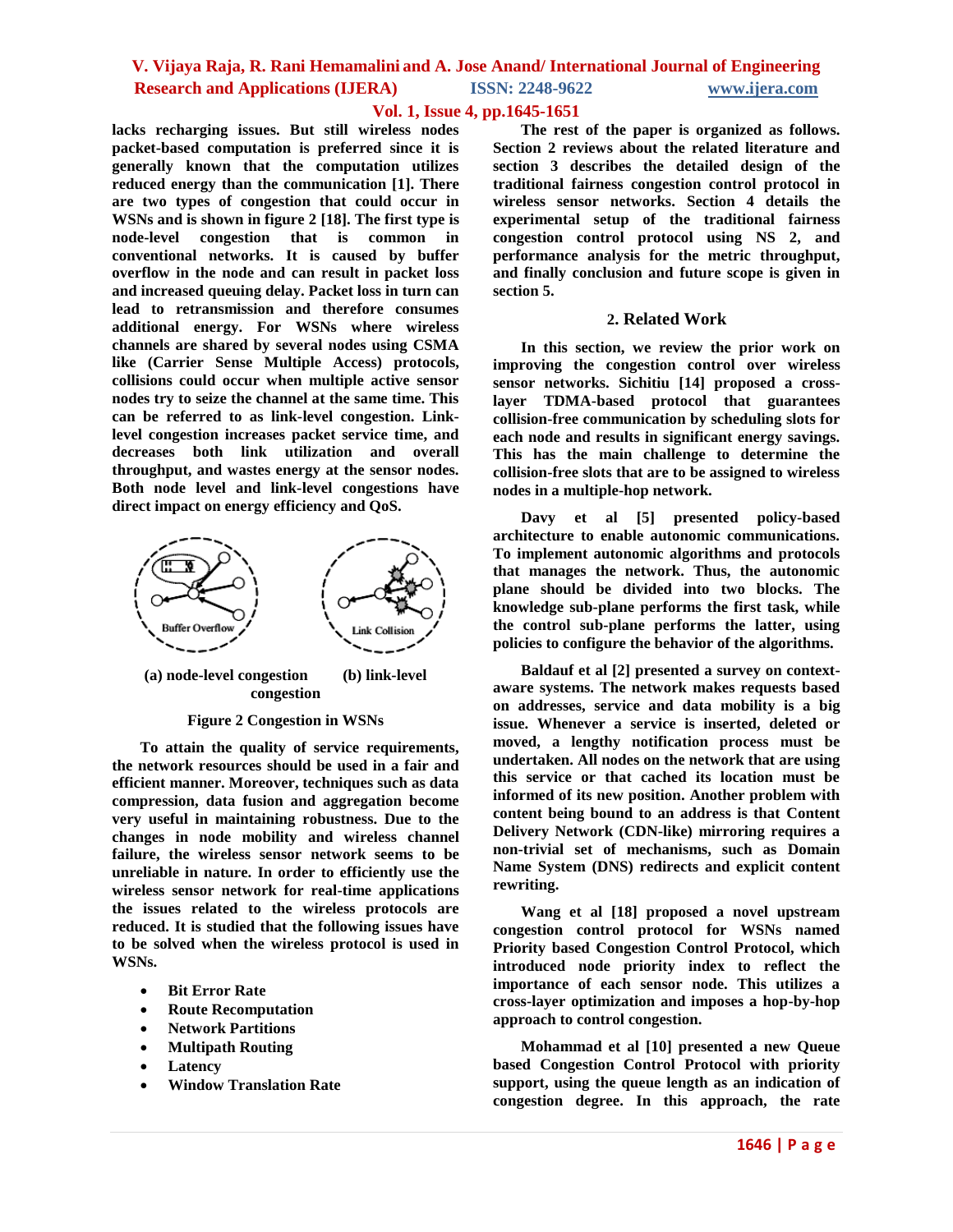## **Vol. 1, Issue 4, pp.1645-1651**

**assignment to each traffic source is based on its priority index as well as its current congestion degree.**

**Chonggang et al [4] proposed a node prioritybased congestion control protocol for wireless sensor networks. In this, the node priority index is introduced to reflect the importance of each node and uses packet inter-arrival time along with packet service time to measure a parameter defined as congestion degree and imposes hop-by-hop control based measurement as well as node priority index.**

**Ibrahim et al [7] addressed non-trival performance problems in contention-based wireless networks and presented a method for admission control in contention-based networks, implemented as a component of a performance management system. The system can be used as a tool for dimensioning and configuration as well as for realtime admission control. The often unpredictable dynamics in contention-based access networks means that continuous performance control is needed to maintain a desired quality of service.**

**Ni et al [11] proposed a data fusion strategy for WSNs based on trust and cluster. In the intracluster, the data fusion by setting up the relay node and using the trust value of the node as weight of data. The selection principle of relay node, the process of choose the relay node and the data fusion based on the trust are discussed. The effective and energy consumption of the data fusion algorithm are analyzed and illustrated through an example.**

**Liqiang et al [9] proposed an energy efficient congestion control scheme for sensor networks called Enhanced Congestion Detection and Avoidance which comprises of three mechanisms. First, the approach uses buffer and weighted buffer difference for congestion detection. Secondly, proposed a bottleneck-node-based source data sending rate control scheme and finally uses a flexible queue scheduler for packets transfer.**

**Wang et al [19] proposed a novel network cognition and congestion control model based on Neuroendocrine-immune system that introduced natural inspired computation concept and is designed to improve the overall transmission performance of heterogeneous network.**

**Lazarou et al [8] proposed a cluster head method to allow parallel transmission of data packets to form a schedule by arranging data transfer at each round. The cluster head accepts request for data transfer and assigns a slot for each node wishing to transmit. Each node of data**

**transfer is divided into contention, data transmission and idle period. In WSN the single point of failure is eliminated by providing a decentralized control and nodes that have no data to send waste time slots in the contention period where idle listening and overhearing occurs.**

**Seshadri et al [12] proposed a router-assisted congestion control protocol called QFCP. The QFCP can significantly shorten the flow completion time, fairly allocate bandwidth resource, and is robust to non-congestion related losses. Also an extensive study on quality of service for real time multimedia application is made and results showed an improved QoS for specified TCP based scenarios.**

**Shuqiang et al [13] presented a routing protocol called cross-layer AODV, based on a cross-layer design and ad hoc on-demand distance vector routing protocol. The proposed protocol adopts two mechanisms called delaying transmission and efficient broadcasting to address the broadcast storm problems in WSNs such as high probability of collisions and redundancy of broadcasting.**

**Tongying et al [16] proposed that information fusion is an effective way to reduce the communication data, and to save the energy consumption and thereby extend the life of the network. This is done with the specific analysis of an information fusion algorithm based on rough set.**

**Young et al [20] suggested an adaptive rate control for congestion avoidance in WBANs. The scheme performs rate control dynamically each node based on a predication model which uses rate function including congestion risk degree and valuation function, without requiring congestion detection and congestion notification steps.**

**Vasos et al [17] examined the performance of SenTCP, Directed Diffusion and HTAP, with respect to their ability to maintain low delays, to support the required data rates and to minimize packet losses under different topologies. The topologies used as simple diffusion, constant placement, R-random placement and grid placement. It is shown that the congestion control performance in sensor networks can significantly be improved to forward the data in case of congestion.**

## **3. Traditional Fairness Congestion Control Algorithm**

**CCF is a distributed and scalable algorithm that eliminates the congestion within a sensor network and ensures the fair delivery of packets to a sink node [6]. CCF is designed to work with any**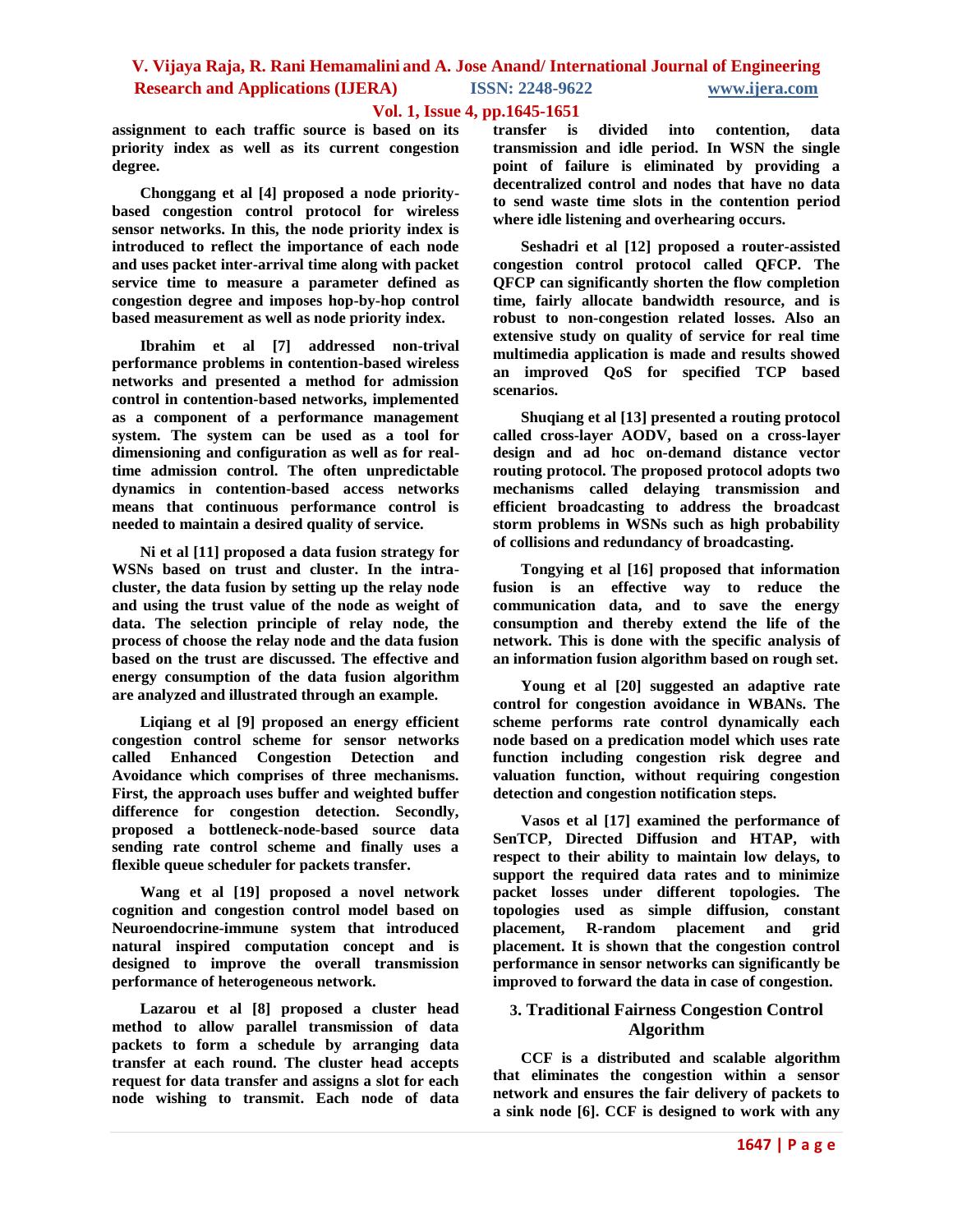## **Vol. 1, Issue 4, pp.1645-1651**

**MAC protocol in the data-link layer. CCF uses packet service time to deduce the available service rate. Congestion information is implicitly reported. It controls congestion in a hop-by-hop manner and each node uses exact rate adjustment based on its available service rate and child node number. CCF guarantees simple fairness. CCF has two problems [18]. The rate adjustment in CCF relies only on packet service time which could lead to low utilization when some sensor nodes do not have enough traffic or there is a significant packet error rate. Moreover, it cannot effectively allocate the remaining capacity and as it uses work conservation scheduling algorithm, it has a low throughput in the case that some nodes do not have any packet to send. CCF is used as a distributed and scalable algorithm to eliminate congestion within a sensor network and ensures the fair delivery of packets to the sink node. CCF guarantees simple fairness and has two major problems [4].**

**Consider a set of** *N* **wireless sensor nodes and each wireless sensor node has an infinite amount of data to be sent to a single destination. The nodes will create data traffic and route traffic through the other nodes. That is all the node can act both as a source and a router. The wireless sensor nodes sense the information periodically and encode the information into data packets. The encoded information in the form of data packets are then**  sends to the destination or sinks [15]. Let  $f_i$  be the **flow originating from the node**  $i$  **and**  $r_i$  **be the rate at** which the flow  $f_i$  is generated into the sensor **network. It is assigned that the data flow is fair enough and the data rate is efficient. The rate does not include the rate at which node** *i* **forwards the traffic. When there is a collision on the link near the node i, then the node i and its neighboring nodes should reduce the channel utilization in order to prevent further link-level congestion. The protocol will improve the channel quality by including a phase-shifting effect among neighboring nodes.**



**Figure 3 Flowchart for CCF Algorithm**

**Figure 3 depicts the flowchart executed at each node for the congestion control. The control interval is the time period over which a node takes a control decision regarding the increase or decrease in the transmission rates of the flows originated by the node itself and the flows being routed through the node. The congestion control algorithm is invoked every control interval at the gateway nodes. A node is called a gateway node if it is one hop away from the sink.**

#### *Congestion Control Algorithm*

**The CCF congestion control algorithm has the following steps to be executed at each node in every control interval.**

#### *Step 1*

**Measure the average rate (***rout* **) at which the packets are sent from the node, the average aggregate input rate (***rin***), and the minimum number of packets in the output queue which is seen by an arriving packet in a control interval (***Q***).**

*Step 2*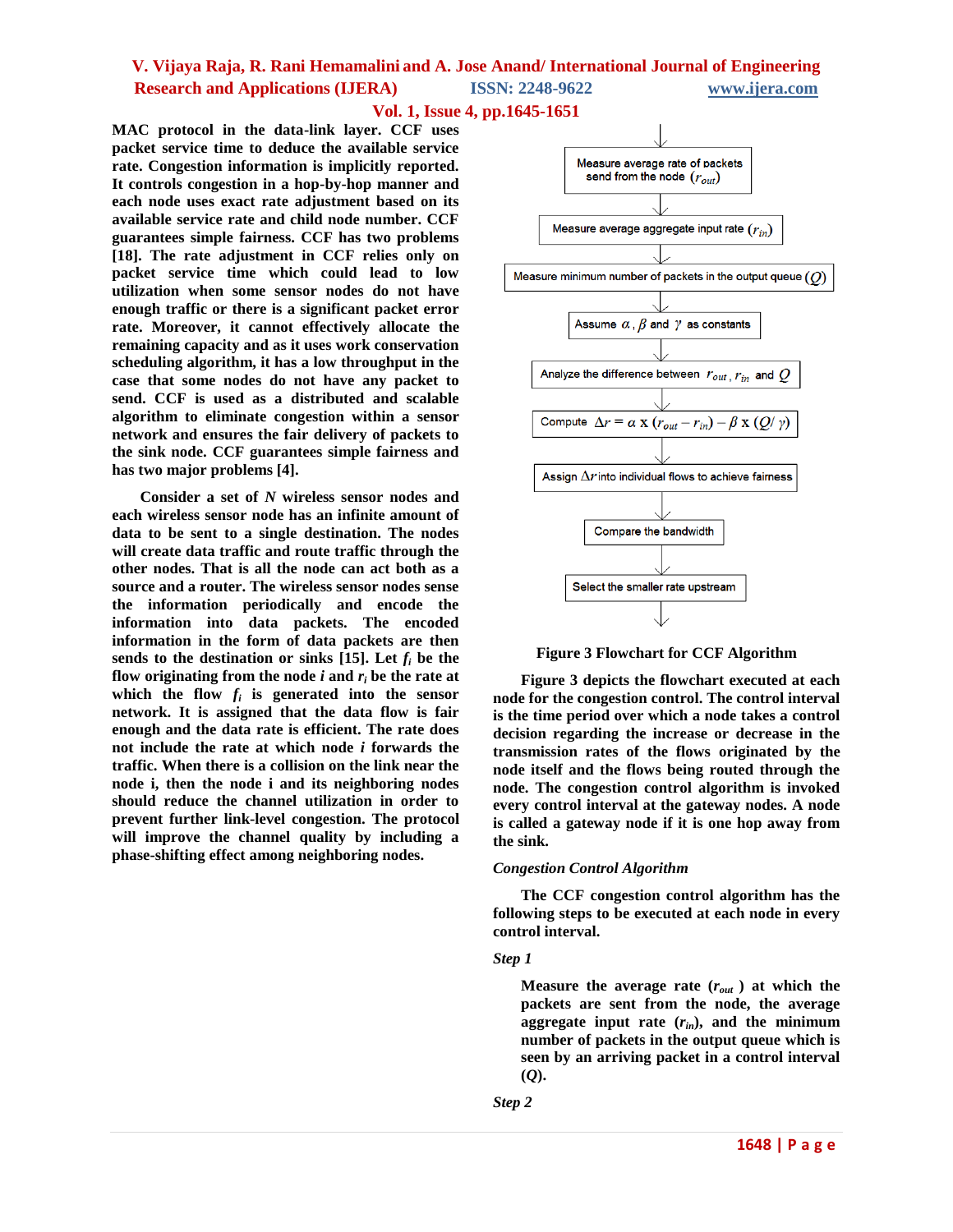## **Vol. 1, Issue 4, pp.1645-1651**

**Based on the difference between** *rout* **and** *rin***, and**  *Q***, compute Δ***r***. This is the total change in aggregate traffic.** 

$$
\Delta r = \alpha \times (r_{out} - r_{in}) - \beta \times (Q/\gamma)
$$

*Step 3*

**Assign Δ***r* **into individual flows to achieve fairness**

*Step 4*

**Compare the bandwidth computed for each flow with the bandwidths. Use and propagate the smaller rate upstream.**

### *Algorithm Requirements*

**The following are the congestion control algorithm requirements.**

- **i. Estimation of average aggregate output rate**
- **ii. Estimation of average aggregate input rate**
- **iii. Computation of the total change in aggregate traffic required to control efficiency**
- **iv. Assign the total change in aggregate traffic into individual flows to obtain desired fairness**
- **v. Propagation of rate upstream**
- **vi. Estimation of the control interval**

## **4. Simulation Results**

**The simulations are implemented with three different scenarios using wireless sensor nodes communicating via IEEE 802.11 MAC layer protocol model with a transmission range of 200 meters. The simulation environment is implemented in the NS-2, a network simulator that provides support for simulating wireless networks.** 

**NS-2 is written using C++ language and uses the Object Oriented Tool Command Language (OTCL). It is an extension of the Tool Command Language (TCL). The simulations are carried out using a sensor environment roaming over a simulation area of 1500 meters x 1500 meters flat space operating for 600 seconds of simulation time.** 

**The network topology used in the simulation is a simple single-path routing model. Nodes in this simulation move according to the Random Way Point Mobility model [20], which is in random direction with speed ranges that vary from 0 m/s to 20 m/s and the buffer size is set to 100 packets.**

**The mobility of different levels is obtained by changing the maximum node speed with a pause time of one second. The sensing node in WSN is usually stationary or moves with a walking speed of about 1 m/s. The simulation model bandwidth is** 

**normalized to 10, and in an ideal case each sensor node might receive a throughput of 0.1667 approximately.** 

**We evaluate the performance of the CCF protocol [6] on a wireless network environment in the following three different scenarios.** 

**Scenario 1 - A wireless environment consisting of 60 wireless sensor nodes.**

**Scenario 2 - A wireless environment consisting of 80 wireless sensor nodes.**

**Scenario 3 - A wireless environment consisting of 100 wireless sensor nodes.**

**Performance has been analyzed for the metrics throughput and is explained below in a detailed way.**

### *Throughput*

**Throughput is defined as the ratio of average rate of successful message delivery over a communication channel. This ratio represents the routing effectiveness and throughput of the routing protocol in delivering data to the intended sink within the network. Figure 4 shows the analysis of throughput of CCF protocol under different scenarios. From the graph, it is seen that the performance of scenario 1 is better than the other two scenarios. By an average among three scenarios, CCF achieves a throughput of 89.24 %. It is also seen that there will be a decrease in throughput by nearly 2 % when the simulation time steps in for all the three scenarios. This is because more no of packets will be distributed to the network when time is increased.**



**Figure 4 Analysis of Throughput**

### **5. Conclusion**

**In this paper, the traditional fairness congestion control protocol is implemented in NS 2 with different scenarios. This is a distributed algorithm that seeks to assign fairness and rate efficiently to**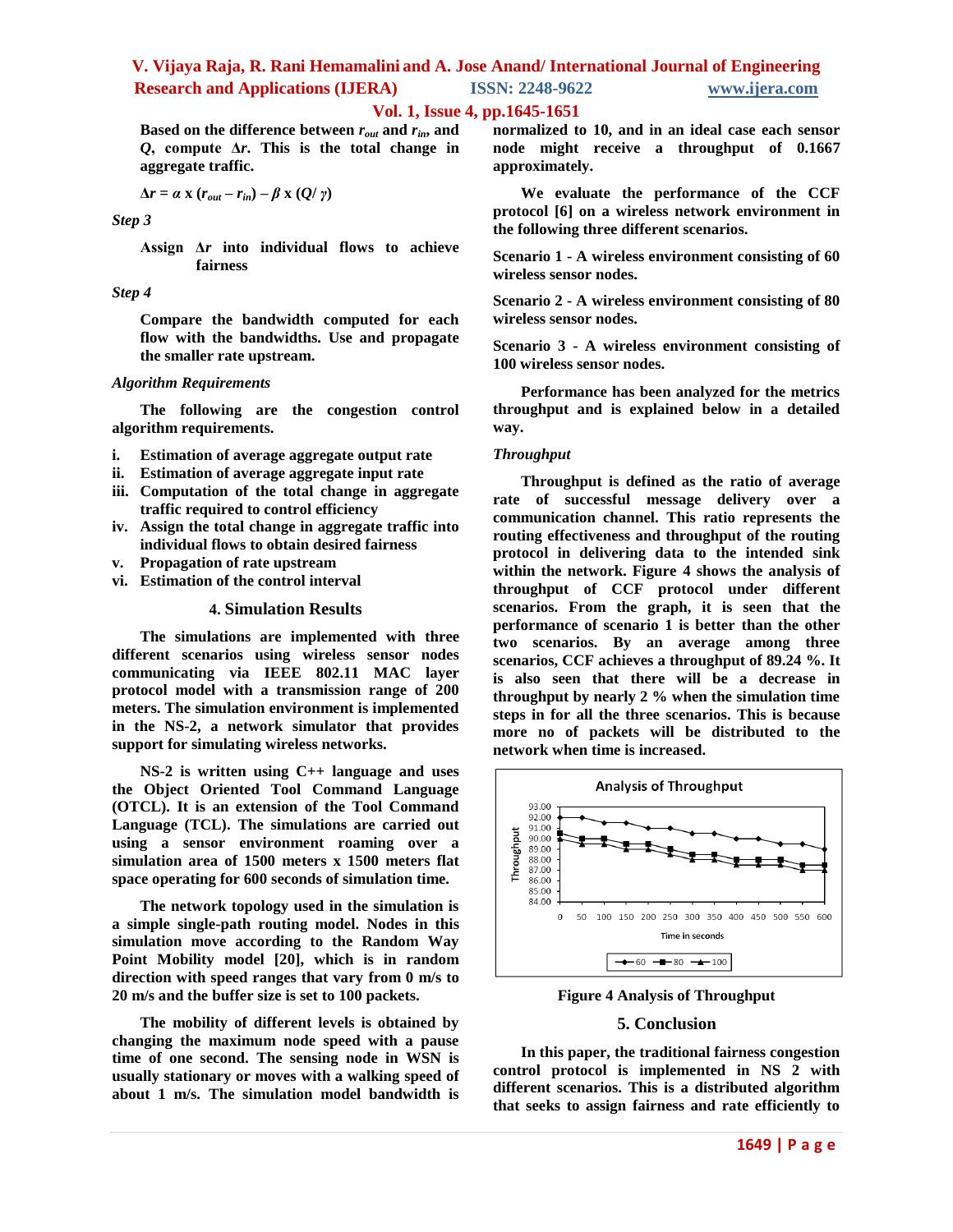## **Vol. 1, Issue 4, pp.1645-1651**

**each node. This algorithm very aggregately monitors each nodal input and output traffic rate. The algorithm varies the transmission rate of the node and its upstream nodes. This introduces node priority index and is simulated for a single-path routing environment. The simulation result shows that the fairness algorithm provides remarkable throughput, and is able to attain fairness for all the sensor nodes in the network and acquire the transmission rate quickly. This work can be extended for multi-path routing environment too. An agent based approach can be used with the fairness congestion control algorithm to further reduce packet loss and which in turn improves energy-efficiency, and provides lower delay. This work can also be extended to integrate data aggregation schemes to reduce further energy consumption and to increase the battery life-time of the sensor node.**

### **References**

- **[1]. Akyildiz I. F., Su W., Sankarasubramaniam Y., and Cayirci E., "Wireless sensor networks: A survey", Journal on Computer Networks, Vol. 38, pp. 393-422, 2002.**
- **[2]. Baldauf M., Dustdar S., and Rosenberg F., "A survey on context-aware systems," International Journal of Ad Hoc and Ubiquitous Computing, Vol. 2, No. 4, pp. 263- 277, 2007.**
- **[3]. Chih-Min Chao, and Yi-Wei Lee, "A Quorum-Based Energy-Saving MAC Protocol Design for Wireless Sensor Networks", IEEE Transactions on Vehicular Technology, Vol. 59, No. 2, pp. 813-822, Feb. 2010.**
- **[4]. Chonggang Wang, Kazem Sohraby, Victor Lawrence, Bo Li, and Yueming Hu, "Priority-based Congestion Control in Wireless Sensor Networks", Proceedings of the IEEE International Conference on Sensor Networks, Ubiquitous, and Trustworthy Computing (SUTC '06), IEEE Computer Society, 2006.**
- **[5]. Davy S., Barrett K., Balasubramaniam S., van der Meer S., Jennings B. and Strassner J., "Policy-based architecture to enable autonomic communications - a position paper", In 3 IEEE** Consumer **Communications and Networking Conference (CCNC), pp. 590-594, 2006.**
- **[6]. Ee C. T., and Bajcsy R., "Congestion control and fairness for many-to-one routing in**

**sensor networks", Proceedings of the ACM Sensys, Nov. 2004.**

- **[7]. Ibrahim Orhan, and Thomas Lindh, "Measurement-Based Admission Control in Wireless Sensor Networks", Fourth International Conference on Sensor Technologies and Applications, IEEE Computer Society, pp. 447-452, IEEE 2010.**
- **[8]. Lazarou G. Y., Li J., and Picone J., "A Cluster-based Power-Efficient MAC Scheme for Event-Driven Sensing Applications", Proceedings of the ACM Conference on Ad hoc Networks, Vol. 5, No. 7, pp. 1017-1030, Sep. 2007.**
- **[9]. Liqiang Tao and Fengqi Yu, "ECODA: Enhanced Congestion Detection and Avoidance for Multiple Class of Traffic in Sensor Networks", Proceedings of the 15th Asia-Pacific Conference on Communications (APCC 2009), pp. 726-730, 2009.**
- **[10]. Mohammad Hossein Yaghmaee and Donald Adjeroh, "A New Priority Based Congestion Control Protocol for Wireless Multimedia Sensor Networks", Proceeding of the IEEE, 2008.**
- **[11]. Ni Yang, Tian Li-qin, and Shen Xue-li, "The Research of Dynamic Data Fusion based-on Node Behavior Trust for WSNs", Proceedings of the International Conference On Computer Design and Applications (ICCDA 2010), Volume 2, pp. 534-538, IEEE 2010.**
- **[12]. Seshadri R., and Penchalaiah N., "Improving quality of services from TCP/IP performance degradation", International Journal of Engineering and Technology, Vol. 3 (1), PP. 20-24, 2011.**
- **[13]. Shuqiang Zhang, Wei Guo and Kai Wen, "On the Broadcast Storm Problems of Routing in Wireless Sensor Networks: A Cross-layer Design", Proceedings of the IEEE 2008.**
- **[14]. Sichitiu M. L., "Cross-Layer Scheduling for Power Efficiency in Wireless Sensor Networks", Proceedings of the IEEE INFOCOM '04, March 2004.**
- **[15]. Swastik Brahma, Mainak Chatterjee, and Kevin Kwiat, "Congestion Control and Fairness in Wireless Sensor Networks", Proceedings of the IEEE, pp. 413-418, IEEE 2010.**